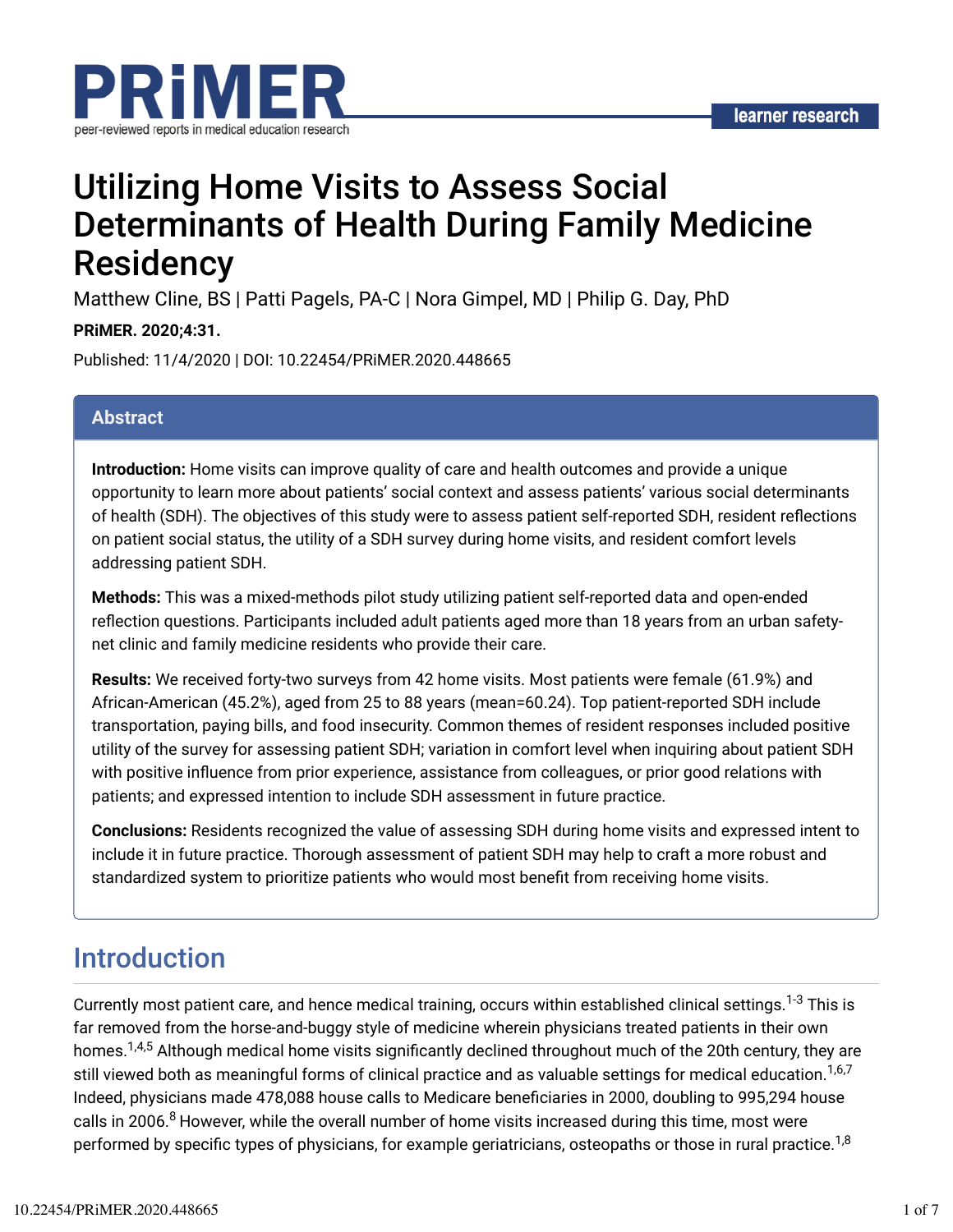One cited benefit of home visits includes hot-spotting, the process of identifying individual high-utilizers of medical services, patients who often have complicated social factors negatively influencing their health.<sup>3,9</sup> Conversely home visits may also be useful for cold-spotting, which involves identifying communities with complex social determinants of health (SDH) and limited primary care access with the intention of bridging primary and public health care in a population.<sup>3,10</sup> Such strategies recognize the importance of identifying and assessing the impact of patients' SDH in order to improve overall biopsychosocial health and reduce health disparities.<sup>11</sup> While this assessment can be done in a formal clinical setting, home visits uniquely offer clinicians the advantage of direct access to the context of a patient's life circumstances, allowing for more comprehensive strategies to improve patient health and quality of life. 3,12,13

Until 2014, the Accreditation Council for Graduate Medical Education (ACGME) mandated family medicine residents conduct home visits as part of their educational requirements. $^3$  Though literature on this is limited, one previous study showed that family medicine residents expressed positive impressions of home visits for older patients because the experience gave them better insight into their patients' lives, helping to improve their caregiving and assessment skills. $^7$  Considering the potential benefits of addressing SDH in the context of patients' homes, the Department of Family and Community Medicine at UT Southwestern Medical Center continues conducting resident-led home visits, despite the withdrawn ACGME requirements. This study was initiated in 2017 with the purpose of analyzing the SDH of those home visit patients as well as residents' perceptions of the experience.

This mixed-methods pilot study utilized both patient self-reported quantitative data and resident responses to qualitative self-reflection questions. The patient questionnaire was an abridged SDH survey derived from several sources including a geriatric SDH inventory.<sup>14-16</sup> The resident conducting the home visit read and recorded patient responses to the survey items that also served as a guide to inform an SDH-focused patient history. We assessed patient SDH factors, including transportation, paying bills, food security, housing maintenance, medication cost, legal problems, finances, employment security, reading, and personal and home safety. Patient answers were Likert-scaled using the following possible responses, "no difficulty at all," "some difficulty," "very difficult," and "completely difficult." During analysis, we created a binary Likert scale (no difficulty, some difficulty).

After each home visit, residents completed an open-ended questionnaire consisting of five questions that assessed their views on the visit and the effects of discussing SDH with patients. Residents were asked about the effectiveness of using the survey as a guide for assessing and understanding patient SDH. They were also asked how comfortable they felt about the discussion with the patient and what they were able to learn about their patient from the experience that they might not have otherwise. Finally, the residents were asked to predict how they might take any lessons learned and implement them into their future practices.

Resident responses to the open-ended questions were entered into an Excel spreadsheet and were grouped according to the relevant survey questions. Two authors (P.D. and M.C.) independently reviewed the data through a process of open content analysis, an approach utilized to derive categories and patterns directly from textual data. $^{22}$  Reflections and analytical notes were compared and utilized in a further iteration of data analysis to achieve consistency and derive patterns from the responses. These findings were shared, and further refined with the other project members (N.G. and P.P.). Once consensus was achieved, the group performed a final review of the responses to ensure accuracy, consistency, and prevalence across the data.

All current adult patients of the Parkland Family Medicine Residency Clinic, an urban, safety-net, teaching clinic that provides care to a medically underserved population in Dallas, Texas, were eligible to participate and were selected by the resident physician based on perceived need. Accompanied by a physician assistant, residents conducted the home visits with clinic standard of care addressing health needs in addition to the SDH questionnaire. This study was approved by the UT Southwestern Medical Center Institutional Review Board and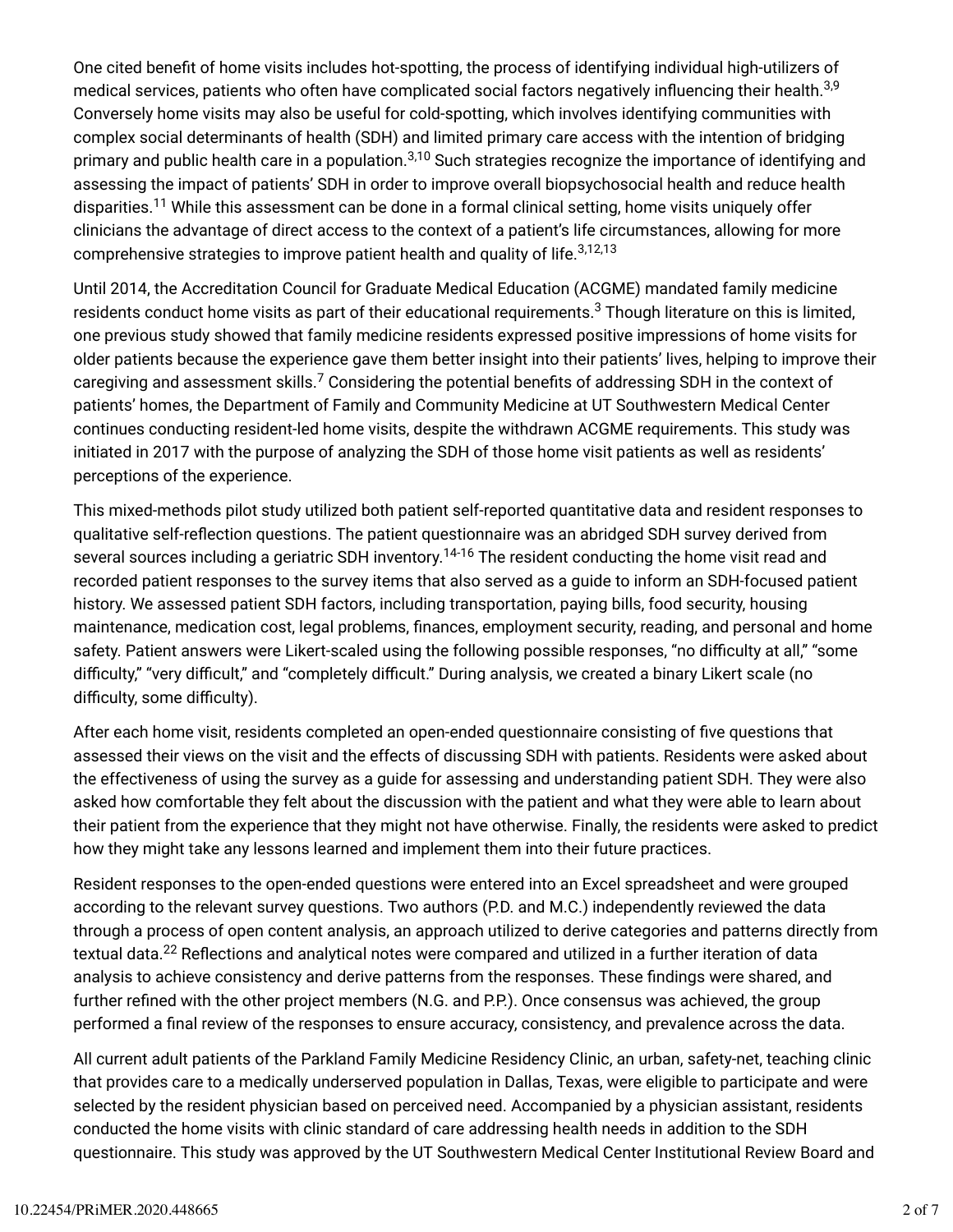the Parkland Hospital and Health System Office of Research Administration.

## **Results**

From September 2017 to June 2019, 26 family medicine residents conducted 42 home visits. Resident participants were primarily female (54%) and spanned all 3 years of family medicine postgraduate training: 35% were first-year, 42% second-year, and 23% third-year residents. Patients received one home visit each. Patients ranged in age from 25-88 years old (mean age=60.24) and were primarily female (61.9%); 45.2% of patients identified as African-American, 21.4% Hispanic/Latino, 14.3% Caucasian, and 19.1% selected "another ethnicity." Four patients were currently employed and 25 were on a fixed income. Patient responses to SDH difficulties are described in Table 1. We developed themes from resident responses and subsequently reanalyzed for prevalence across home visits. Percentages following each theme indicate the prevalence of these responses across resident participants. Key patterns in resident responses and supporting quotes are shown in Table 2.

# **Conclusion**

Despite the ACGME removing home visits requirements, our study shows that home visits provide meaningful opportunities to teach residents about patient health in a holistic fashion. Study results also indicate that patient participants must overcome a variety of difficulties to maintain their biopsychosocial well-being. Results show that approximately half of the patients in this study struggled with transportation, paying bills, food security, and housing maintenance, among others. Additional studies underscore opportunities to identify SDH difficulties in the primary care setting and point to a more general need to improve identification and amelioration of SDH obstacles that patients face.<sup>17-21</sup> While this study included a relatively small sample size, the results show that residents learned more about their patients, gained novel insights into patients' psychosocial health, and in general found the survey to be a useful guide for conducting an otherwise sensitive conversation. This is consistent with a previous study showing family medicine residents giving positive feedback on the home visit experience, helping improve their ability to care for and understand their patients and their life circumstances. $^7$  This pilot study demonstrates the need for future studies that apply more rigorous assessment of the educational outcomes of resident-led home visits and measure the impact of the home visit on subsequent clinic encounters.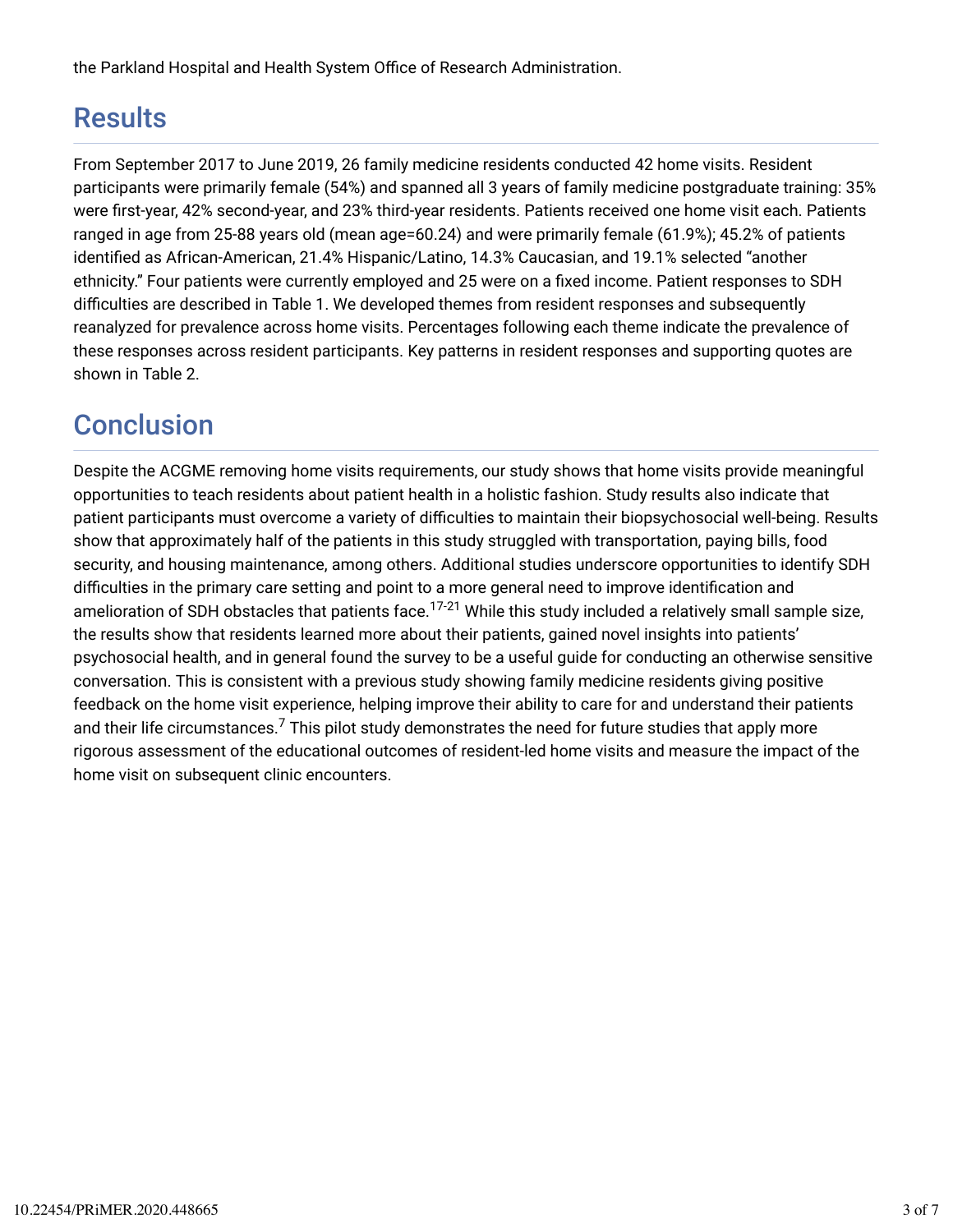| <b>SDH Factor</b>                | No Difficulty (%) | Some Difficulty (%) |
|----------------------------------|-------------------|---------------------|
| Transportation                   | 40.0              | 60.0                |
| Paying bills <sup>a</sup>        | 51.3              | 48.7                |
| Food security <sup>a</sup>       | 53.9              | 46.2                |
| Housing maintenance <sup>®</sup> | 61.5              | 38.5                |
| Medication cost <sup>a</sup>     | 66.7              | 33.3                |
| Reading                          | 70.0              | 30.0                |
| Home safety <sup>a</sup>         | 84.6              | 15.4                |

#### Table 1: Social Determinants of Health Difficulties (N=42)

<sup>a</sup> One patient not reported for these factors (N=41).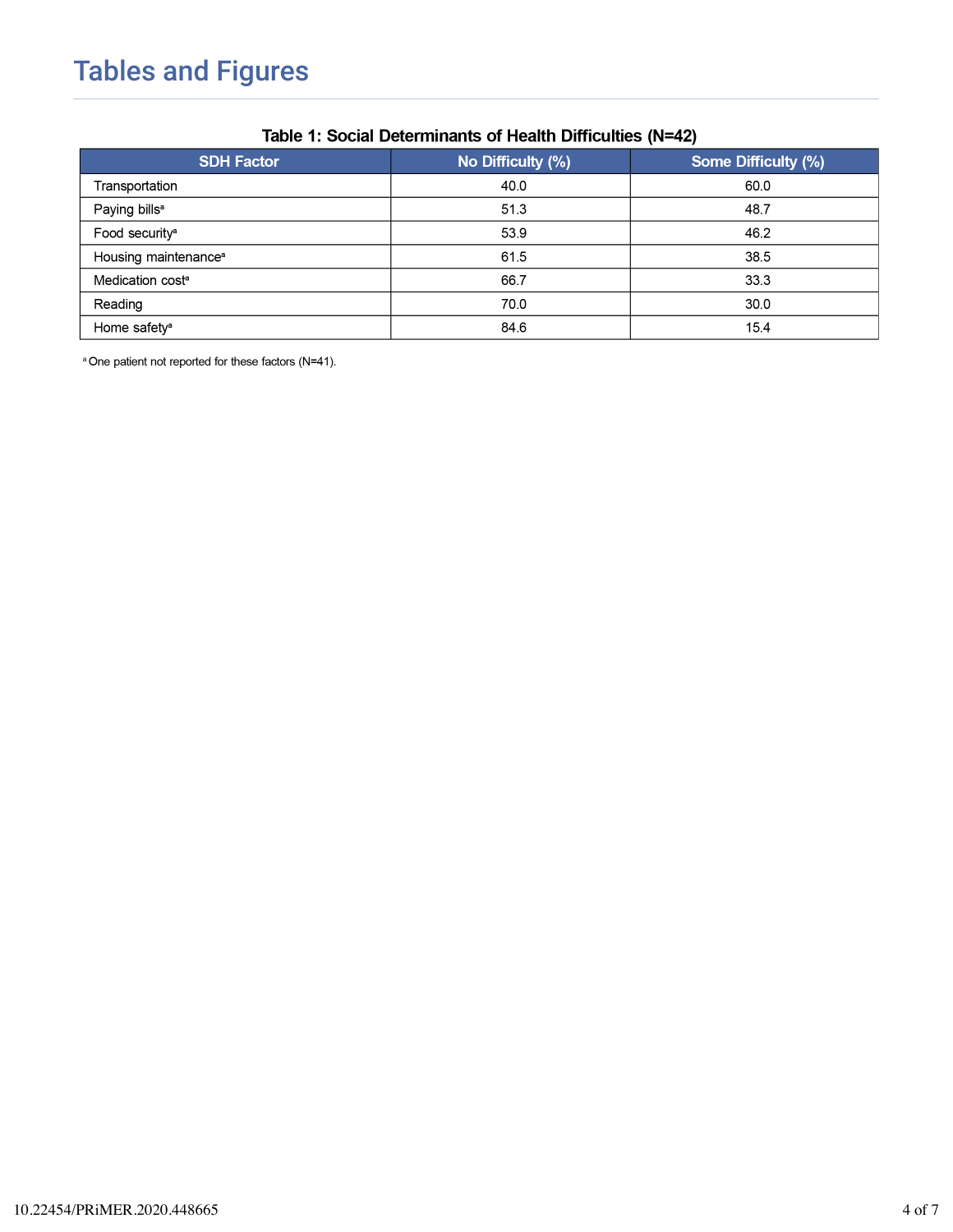# Table 2: Resident Reflections on Social Determinants of Health<br>Assessments and Home Visit Experiences (N=42)

| Reflection Question and Supporting Comments (% Prevalence of Response Themes)                                                                                                                                                                                                                                                                                                                                                          |  |  |
|----------------------------------------------------------------------------------------------------------------------------------------------------------------------------------------------------------------------------------------------------------------------------------------------------------------------------------------------------------------------------------------------------------------------------------------|--|--|
| How Did the SDH Questionnaire Help During the Home Visit?                                                                                                                                                                                                                                                                                                                                                                              |  |  |
| Helped understanding of patients' SDH (48%)<br>"Learned more about her social history and how it makes it difficult for her to live how she would like and go to appointments."<br>-PGY-2                                                                                                                                                                                                                                              |  |  |
| Helped organize/structure a thorough SDH interview (33%)<br>"The questions helped me to have structure to my visit. They gave a framework to work within and allowed me to cover everything<br>that was necessary during the visit beyond just the medicine.'<br>-PGY-1                                                                                                                                                                |  |  |
| Was not very helpful/relevant (7%)<br>"Somewhat - this particular patient didn't have as many social needs as expected."<br>$-PGY-1$                                                                                                                                                                                                                                                                                                   |  |  |
| How Comfortable Were You Asking SDH !uestions During the Home Visit?                                                                                                                                                                                                                                                                                                                                                                   |  |  |
| At least moderately comfortable (79%)<br>"Some were a bit awkward at first but it was not uncomfortable as patient was very forthcoming."<br>-PGY-1                                                                                                                                                                                                                                                                                    |  |  |
| Comfort influenced by degree of past experience (12%)<br>"Somewhat comfortable with intermittent hesitation due to unfamiliarity / first home visit; overall fine."<br>-PGY-1                                                                                                                                                                                                                                                          |  |  |
| Comfort positively influenced by prior good rapport with patient (12%)<br>"Since I knew this patient well, it was not too difficult. However, it was slightly awkward at first."<br>$-PGY-3$                                                                                                                                                                                                                                           |  |  |
| Comfort improved with colleague (5%)<br>"Got more comfortable with [Physician Assistant]."<br>$-PGY-2$                                                                                                                                                                                                                                                                                                                                 |  |  |
| New Insight/Information Learned About the Patient That May Not Have Been Otherwise                                                                                                                                                                                                                                                                                                                                                     |  |  |
| Degree of patient social support/relationships (48%)<br>"For me, the amount of support that she got made me realize why she feels like she is a burden. As the same time, it was nice to<br>see her support."<br>$-PGY-2$                                                                                                                                                                                                              |  |  |
| Cost/burden of care to patient/family (26%)<br>"I learned that a big problem for my patient had to do with transportation to and from their appointments. I also learned that they<br>needed some equipment such as a hoist and a suction machine inside their home. The patient's caregiver was also suffering from<br>her own disabilities and needed help for another source of full time home healthcare in the home."<br>$-PGY-1$ |  |  |
| Patient past life experiences (17%)<br>"I learned a lot of social and financial, past traumatic experiences are affecting her."<br>$-PGY-2$                                                                                                                                                                                                                                                                                            |  |  |
| Lack of access to care/resources (12%)<br>"The logistics of navigating her home environment was very enlightening. I did not realize how non-accessible her apartment was."<br>-PGY-2                                                                                                                                                                                                                                                  |  |  |
| Status of patient living conditions (10%)<br>"His living situation requires official evaluation and he will greatly benefit from nursing visit."<br>-PGY-1                                                                                                                                                                                                                                                                             |  |  |
| <b>Prediction of Impact on Future Career</b>                                                                                                                                                                                                                                                                                                                                                                                           |  |  |
| Recognition of importance (93%)<br>"It has changed in a way that it now opens my eyes on the importance of being more involved and asking my patients about their<br>personal lives. It makes a difference."<br>-PGY-2                                                                                                                                                                                                                 |  |  |
| Openness to broader understanding of patients (41%)<br>"Understanding that maintaining health is not always controlled by just the will to take care of yourself. A lot of outside things come<br>into play."<br>-PGY-2                                                                                                                                                                                                                |  |  |
| If/How Were Able to Address Issues Revealed by SDH Survey                                                                                                                                                                                                                                                                                                                                                                              |  |  |
| Coordinated with/provided other resources (41%)<br>"I will be talking to social worker to help her with some of the medications as she is paying a lot for her medication."<br>-PGY 2                                                                                                                                                                                                                                                  |  |  |
| Adjust treatment/medication (19%)<br>"Yes, spoke about limitation of taking insulin due to price. Able to reeducate on how to take it."<br>-PGY-1                                                                                                                                                                                                                                                                                      |  |  |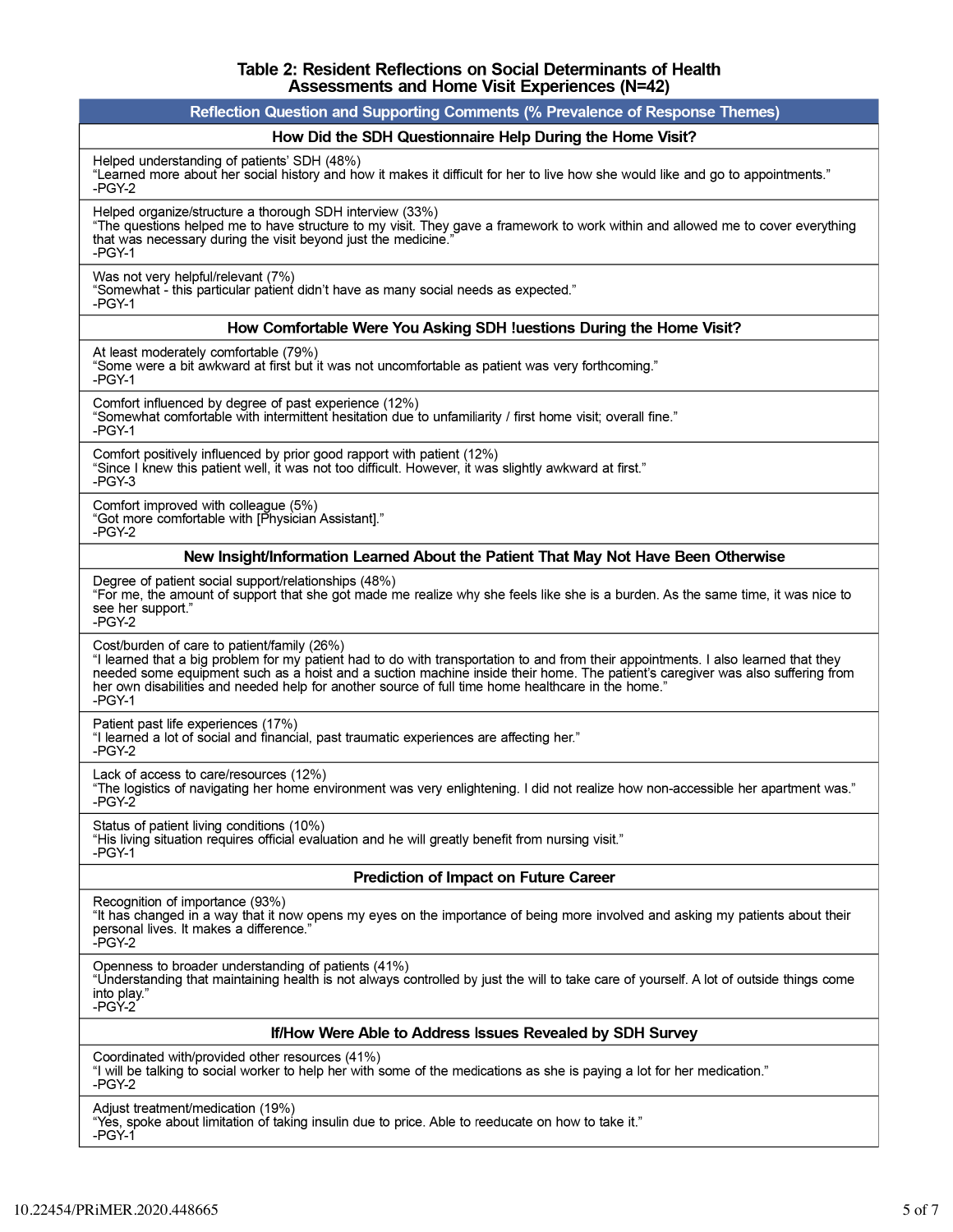### Corresponding Author

Philip G. Day, PhD University of Texas Southwestern Medical Center, 5920 Forest Park Rd, Suite 670, Dallas, TX 75235. 214-648-4162. 214-353-0604.

Philip.day@utsouthwestern.edu

### **Author Affiliations**

Matthew Cline, BS - University of Texas Southwestern Medical School, Dallas, TX

Patti Pagels, PA-C - Department of Family and Community Medicine, University of Texas Southwestern Medical Center, Dallas, TX

Nora Gimpel, MD - Department of Family and Community Medicine, University of Texas Southwestern Medical Center, Dallas, TX

Philip G. Day, PhD - Department of Family and Community Medicine, University of Texas Southwestern Medical Center, Dallas, TX

### References

- 1. Kao H, Conant R, Soriano T, McCormick W. The past, present, and future of house calls. Clin Geriatr Med. 2009;25(1):19-34, v. doi:10.1016/j.cger.2008.10.005
- 2. Starr P. The Social Transformation of American Medicine. Reprint ed. New York, NY: Basic Books; 1982.
- 3. Sairenji T, Wilson SA, D'Amico F, Peterson LE. Training Family Medicine Residents to Perform Home Visits: A CERA Survey. J Grad Med Educ. 2017;9(1):90-96. doi:10.4300/JGME-D-16-00249.1
- 4. Walkinshaw E. Back to black bag and horse-and-buggy medicine. CMAJ. 2011;183(16):1829-1830. doi:10.1503/cmaj.109-3995
- 5. Saunders S. A horse-and-buggy kind of doctor. Can Fam Physician. 2014;60(8):739-740.
- 6. Perkel RL, Silenzio VM, Kairys MZ. A house call program as an essential component of primary care training. Prim Care. 1996;23(1):47-65. doi:10.1016/S0095-4543(05)70260-8
- 7. Laditka SB, Fischer M, Mathews KB, Sadlik JM, Warfel ME. There's no place like home: evaluating family medicine residents' training in home care. Home Health Care Serv Q. 2002;21(2):1-17. doi:10.1300/J027v21n02\_01
- 8. Peterson LE, Landers SH, Bazemore A. Trends in physician house calls to Medicare beneficiaries. J Am Board Fam Med. 2012;25(6):862-868. doi:10.3122/jabfm.2012.06.120046
- 9. Gawande A. The hot spotters: can we lower medical costs by giving the neediest patients better care? New Yorker. 2011;40-51.
- 10. Westfall JM. Cold-spotting: linking primary care and public health to create communities of solution. J Am Board Fam Med. 2013;26(3):239-240. doi:10.3122/jabfm.2013.03.130094
- 11. Healthy People 2020. Social Determinants of Health. Officer of Disease Prevention and Health Promotion website. https://www.healthypeople.gov/2020/topics-objectives/topic/social-determinants-of-health. Accessed April 25, 2018.
- 12. Dattalo M, Nothelle S, Tackett S, et al. Frontline account: targeting hot spotters in an internal medicine residency clinic. J Gen Intern Med. 2014;29(9):1305-1307. doi:10.1007/s11606-014-2861-6
- 13. Pimlott N. Whither the housecall? Can Fam Physician. 2013;59(3):234.
- 14. Levy H. Income, Poverty, and Material Hardship Among Older Americans. RSF. 2015;1(1):55-77. doi:10.7758/rsf.2015.1.1.04
- 15. Unwin BK, Jerant AF. The home visit. Am Fam Physician. 1999;60(5):1481-1488.